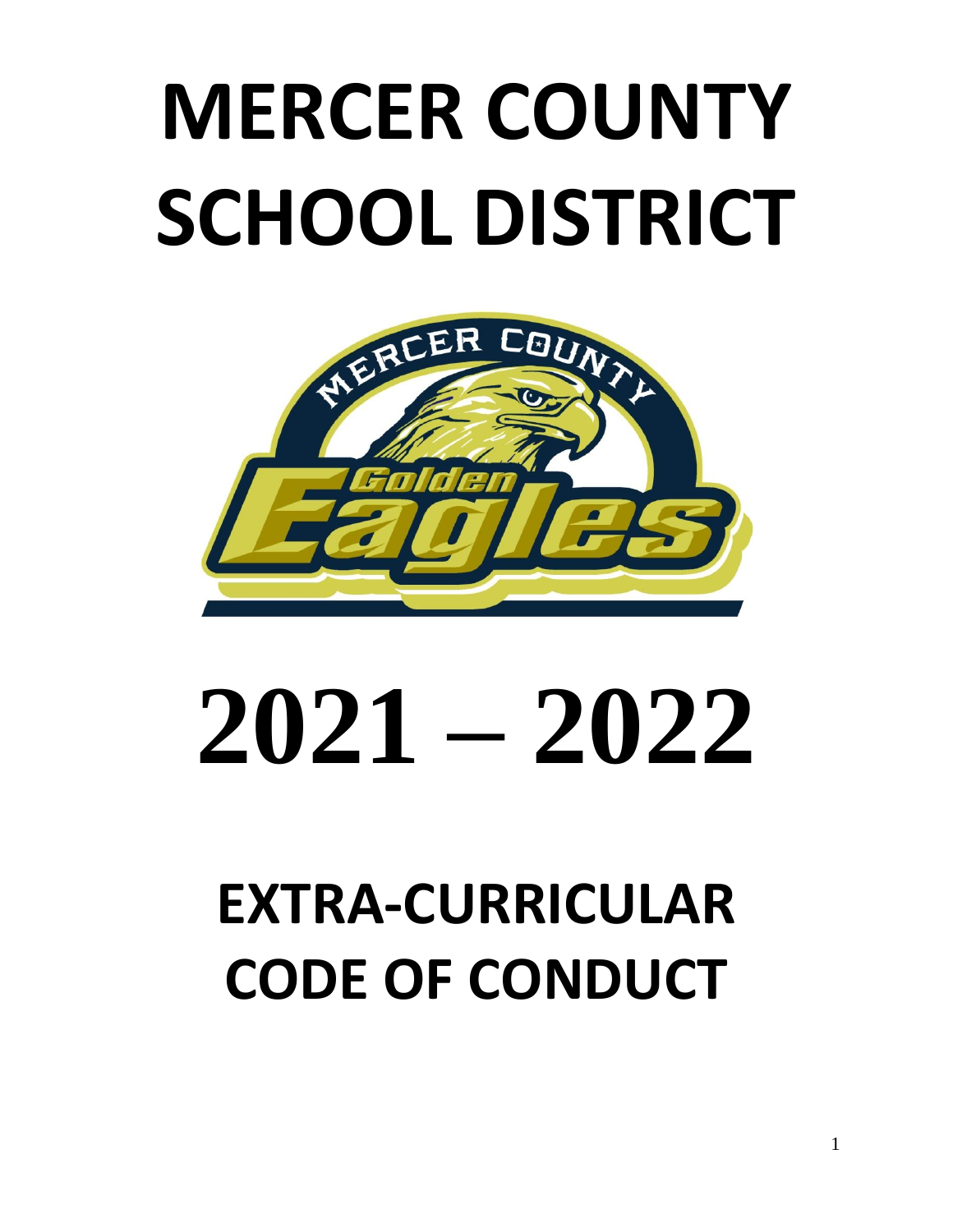#### **Dear Student-Athlete or MCHs/MCJH Parent or Guardian,**

Welcome to the Mercer County School District athletic program. MCSD has an outstanding athletic history and tradition. Our student-athletes are hard working, disciplined and represent the community in a positive manner. Our program aims to provide competitive athletic experiences that are fun, successful, and promote individual growth within a safe and healthy environment. These positive experiences will be memories that last a lifetime. We are excited that you have chosen to take advantage of this wonderful opportunity.

We would also like to remind you that participating on any of our athletic teams is a privilege and with this privilege comes tremendous responsibility. It is important that you use good judgment and display mature behavior at all times. You are in a leadership role both on and off the "field of play" whether it is in or out of season. For this reason athletes will follow the policy training rules year-round.

In the MCSD, we believe an important part of the educational experience is the cocurricular programs available to students, in particular, the interscholastic athletic program. Nationwide studies have shown that students involved in co-curricular sports programs achieve better grades, manage time more effectively, and have less discipline problems. This holds true with our top-achieving students regularly participating in multiple sports throughout the year.

This athletic policy will acquaint you with the specific rules and procedures of the MCHS athletic program. For students, this athletic policy will help you understand what you can expect and what is expected of you. We hope you also learn that most problems can be solved through open and honest communication. For parents, we hope this will help you understand the school's athletic policies so that you may be assured that Mercer County High School, its Athletic Department and the coaching staff is doing everything possible to teach athletes fundamental values that transcend sports. If your questions or concerns are not answered within this athletic policy, please speak with your coach or feel free to call the athletic office.

Once again welcome and please strive to make sportsmanship an integral part of your experience. We welcome your participation in our athletic program and extend to you our assistance and best wishes for a successful experience.

Sincerely,

Andrew Hofer: MCHS Morgan Braught: MCJH Athletic Directors Mercer County Schools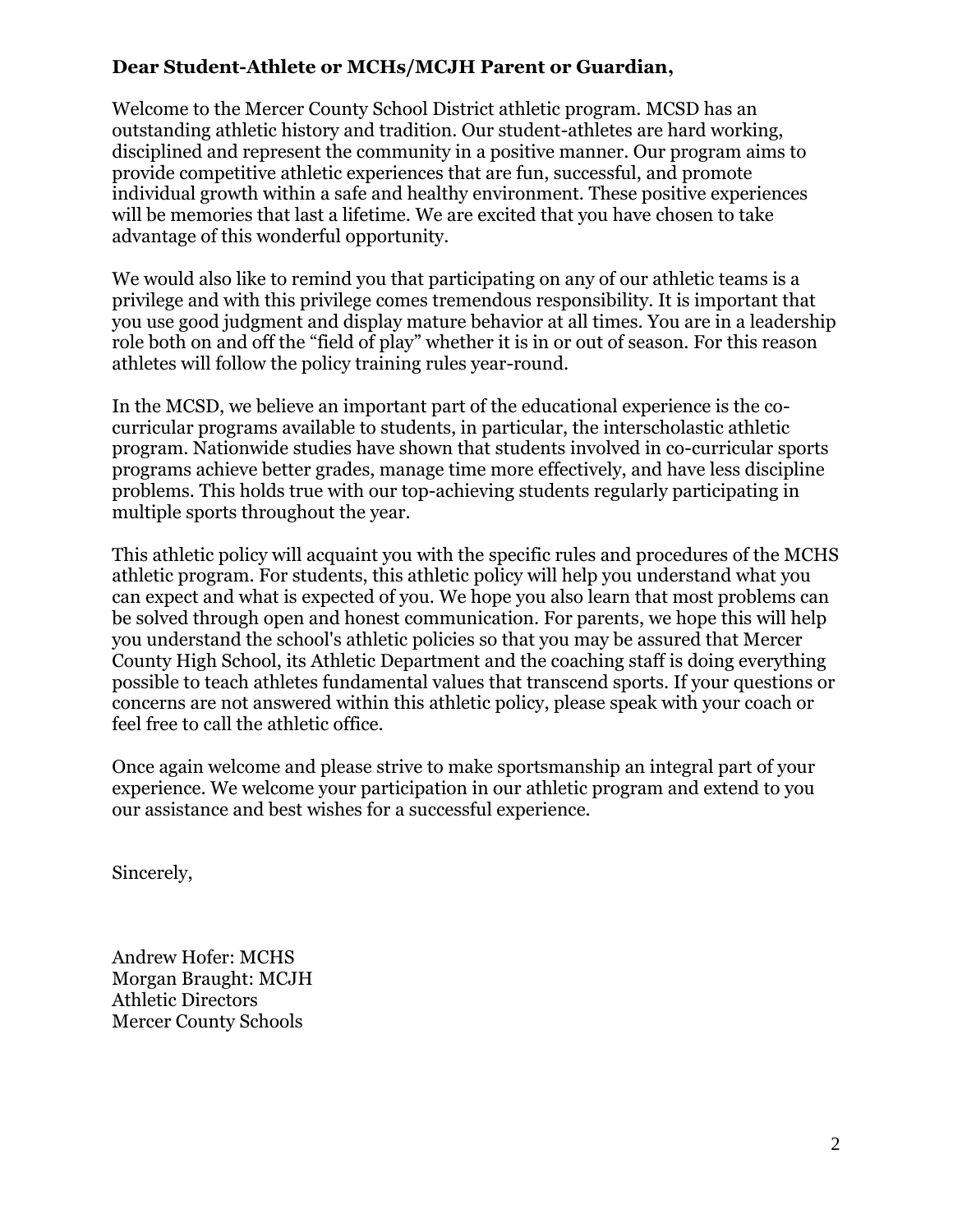# **Table of Contents**

| <b>Mission Statement</b>               | Page 4           |
|----------------------------------------|------------------|
| <b>Athletic Philosophy</b>             | Page 4           |
| <b>Extracurricular List</b>            | Page 5           |
| <b>Code of Conduct</b>                 | Page 5           |
| Sportsmanship                          | Page 6           |
| <b>Ejection Policy</b>                 | Page 6           |
| <b>Participation Requirements</b>      | Page 7           |
| <b>Parent Responsibilities</b>         | Page 7           |
| <b>Student Conduct</b>                 | Page 8           |
| Eligibility                            | <b>Page 8-10</b> |
| <b>Drug/Tobacco/Alcohol Violations</b> | Page 10-12       |
| <b>Criminal Violations</b>             | Page 12          |
| <b>Athletic Trips</b>                  | Page 13          |
| <b>Practices</b>                       | Page 13          |
| <b>Concussion Policy</b>               | Page 13          |
| <b>Athletic Awards</b>                 | Page 13          |
| <b>Athletic Cuts</b>                   | Page 14          |
| <b>Social Media Policy</b>             | Page 14-15       |
| <b>Hazing Policy</b>                   | Page 16          |
| <b>Academic Voucher</b>                | Page 17          |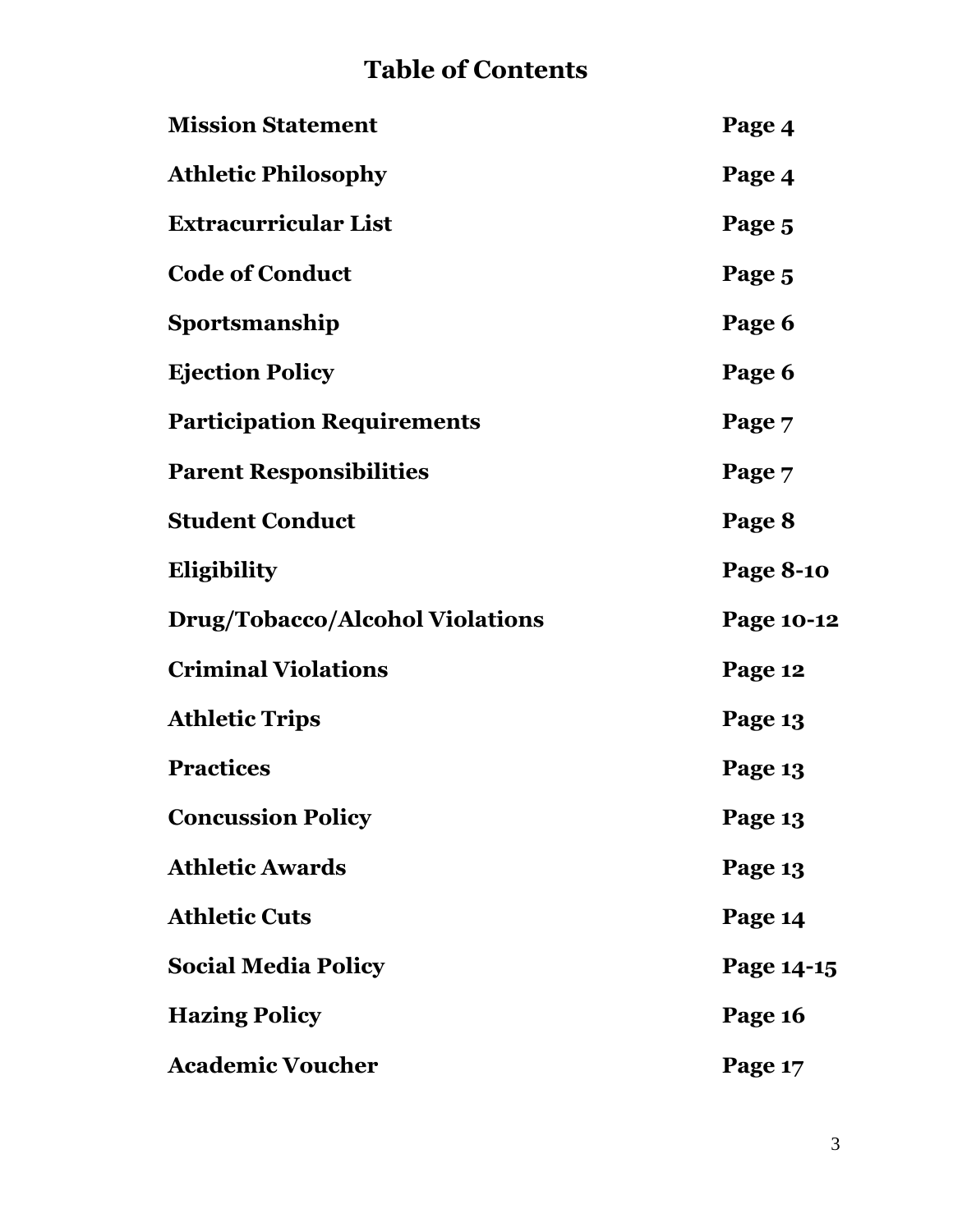# **Mercer County Athletic Department Philosophy**

The athletic experience is an essential part of many students' overall education. Athletics plays a significant role in developing positive self-esteem and a sense of well-being. High school students are experiencing a time in their lives of tremendous growth and change. They often get excited, confused, argumentative, curious, sensitive and self-conscious. In sports and other extracurricular activities they will learn the value of fair play and sportsmanship. They are to be given the chance to participate and be allowed to make mistakes. They will learn to appreciate teamwork and how to deal with coaches, referees, opponents, peers and themselves.

### **Mercer County Athletic Department Mission Statement**

Mercer County School District is committed to excellence in both academics and extracurricular activities. Our philosophy is that these two go hand in hand. Academics are our top priority, and we feel we prepare our students to be successful in any endeavor they choose. Extra-curricular activities are part of that preparation. It is the coaches and teachers responsibility to teach teamwork, work ethic, sportsmanship, leadership, communication, and countless other attributes.

All students are encouraged to be involved in extra-curricular activities at our schools. The schools offer many opportunities for the students to expand themselves and their knowledge. Being part of a Mercer County High School athletic team will help to develop pride, self-satisfaction, and the enthusiasm that comes with being part of a great team. In addition to following the general code for Student Conduct and Discipline, students who participate in athletics or other extra-curricular activities are also bound by the Mercer County High School Extra-Curricular Code of Conduct. Participants are bound by this Code at all times, both in and out of school and at all times, whether or not during the school year.

Coaches and sponsors have the right to issue and enforce additional reasonable rules and regulations governing their specific activity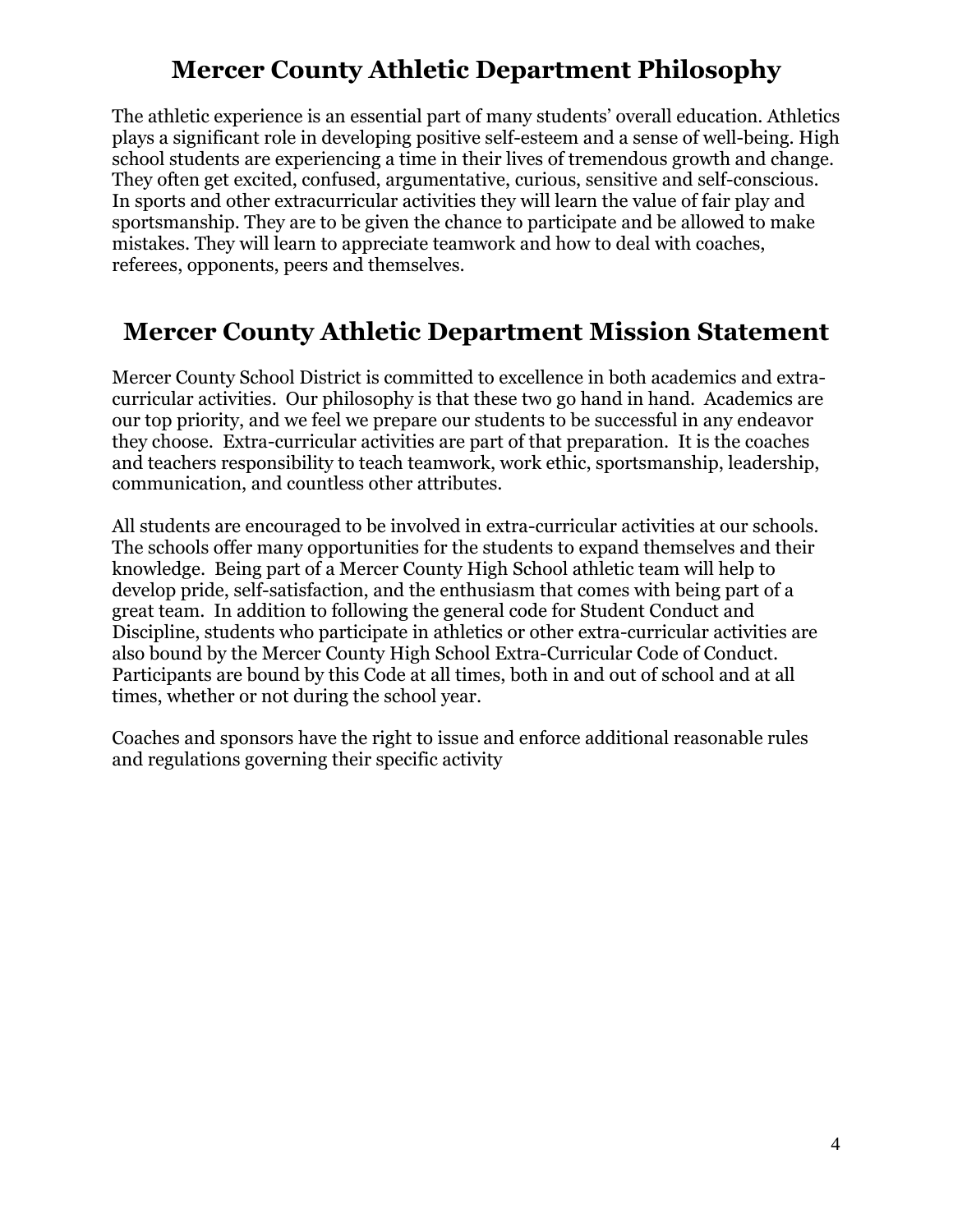#### **MERCER COUNTY SCHOOL DISTRICT EXTRA-CURRICULAR CODE OF CONDUCT**

# **Athletic and Extra-Curricular Activities**

| $*$ $*$ $FFA$          | **Student Council         |
|------------------------|---------------------------|
| **Key Club             | Wrestling                 |
| <b>Scholastic Bowl</b> | Boy's Track               |
| *Band                  | Girl's Track              |
| Flag Squad             | Boy's Golf                |
| Jazz Band              | Girl's Golf               |
| *Chorus                | Baseball                  |
| Generations            | Softball                  |
| Cheerleading           | Pom Pom                   |
| Football               | Cross Country             |
| Volleyball             | <b>Student Government</b> |
| Girl's Basketball      | Speech                    |
| Boy's Basketball       | **National Honor Society  |
|                        | Majorettes                |

\*These activities are connected to a class and will be governed by activity rules and not by this code of conduct policy.

\*\*These activities have required rules that must be followed by students in order to be a member of these organizations and they are not subject to handbook's extracurricular code of conduct. They have specifications in their constitutions and by-laws with higher expectations and/or consequences.

#### **Mercer County School District 404 Extra-Curricular Code of Conduct:**

The Mercer County School District welcomes and encourages our students to participate in extracurricular activities. All athletes are subject to the rules that are stated in the Extra-Curricular Code of Conduct.

Participation in extra-curricular activities within the Mercer County District is a privilege extended to the student body by the Board of Education. Students are encouraged to participate enthusiastically as team members and as fans.

Many members of our community, as well as members of surrounding communities, gauge the quality of our school by what they experience through our athletic department, fans, coaches and participants of extra-curricular activities. The image and reputation of Mercer County School District is largely formed by the actions and attitudes displayed by our students and coaches at these events. This applies not only to the playing field and court, but also in the locker rooms, hallways, and concession areas before, during, and after the events.

You need to be aware that you (coaches, participants, and fans) are ambassadors of the Mercer County School District and community. You radiate the spirit and build the image and reputation of the school and community by your actions and attitudes. We have built, and will continue to build a very positive image and enthusiastic spirit, one of which we can all be proud.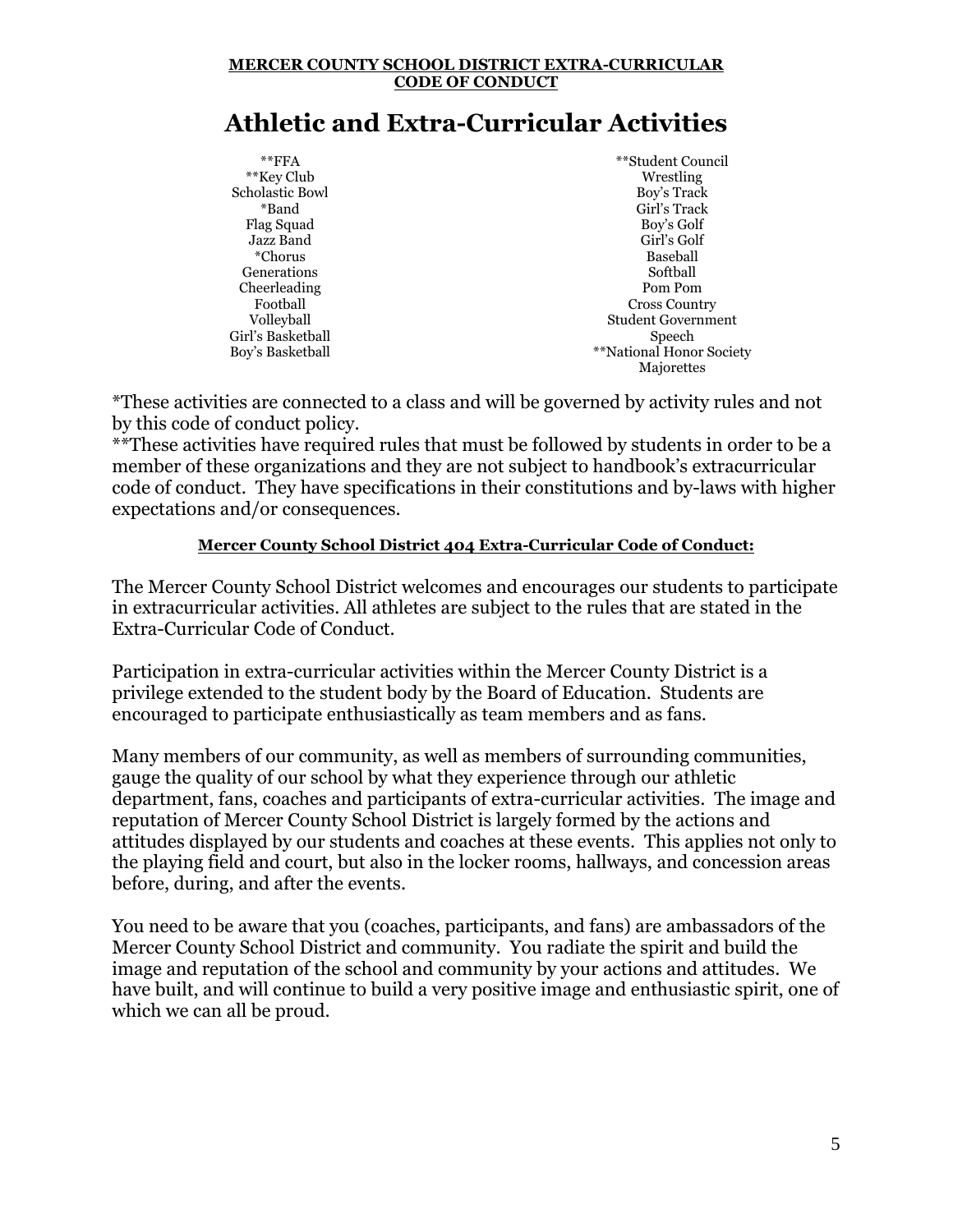# **Sportsmanship**

Mercer County coaches and teams take great pride in demonstrating leadership and sportsmanship on and off the field. Establishing an appropriate and positive learning environment is a top priority for our school program and athletic department. In an effort to encourage good sportsmanship we ask each parent/guardian to discuss the importance of proper behavior at sporting events with their children and continue to model appropriate behavior so that everyone can enjoy attending our sporting events. While winning is an important goal for all of our competitive programs, how we play and conduct ourselves is equally important. Parents and spectators are an important part of the game and shall conform to accepted standards of good sportsmanship and behavior. All students and spectators are expected to evidence good sportsmanship at all extra-curricular school activities. Such sportsmanship is demonstrated by the following:

Consider the visiting team and fans, as well as the officials, as guests and treat them as such.

- 1. Respect the rights of all spectators.
- 2. Accept the officials' decisions as final.
- 3. Support your team with positive enthusiasm.
- 4. Be modest in victory and gracious in defeat.
- 5. Consider it a privilege and duty to encourage everyone to live up to the spirit of the rules of fair play and sportsmanship.

Students and fans shall refrain from the following conduct at all extra-curricular activities:

- 1. Booing or jeering officials or players at any time.
- 2. Applauding errors by opponents or penalties inflicted upon them.
- 3. Yelling for or demanding a substitution or withdrawal of a player.
- 4. Using profane or otherwise inappropriate language at any time during the event.
- 5. Throwing objects on the field or playing court.
- 6. Criticize players or coaches for losing a game.

The administration reserves the right to remove anyone from a school event for actions that are not seen as setting a good example for our student body. **Any parent, student, or spectator can lose their right to attend any Mercer County School District extra-curricular event pursuant to Section 24-24 of the School Code for violation of the above rules of conduct.**

#### **MERCER COUNTY SCHOOL DISTRICT EJECTION POLICY**

Mercer County School District #404 adopted a K-12 parent/student ejection policy in 2014

- 1. If a parent/parent is ejected, for any reason, during a Mercer County athletic contest, that parent/student is suspended for the remainder of that contest and the next like contest (this includes both home and away events). Said parent/student cannot attend ANY Mercer County Athletic events until the suspension is completed.
	- a. For example an ejected parent from a varsity football game, on a Friday night, is unable to attend ANY MC athletic events until completion of the next varsity football game.
	- b. A situation-specific plan will be implemented if the ejection occurs during the last game of the season.
- 2. A second ejection, during a four-year span, results in a 5-game suspension.
- 3. A third suspension results in a calendar year-long ban from ANY Mercer County athletic events.
- 4. A fourth ejection from ANY Mercer County Athletic Contest results in a lifetime ban of Mercer County athletic events.

\*Mercer County School District #404 reserves the right to make any ejection punishment more severe – if warranted.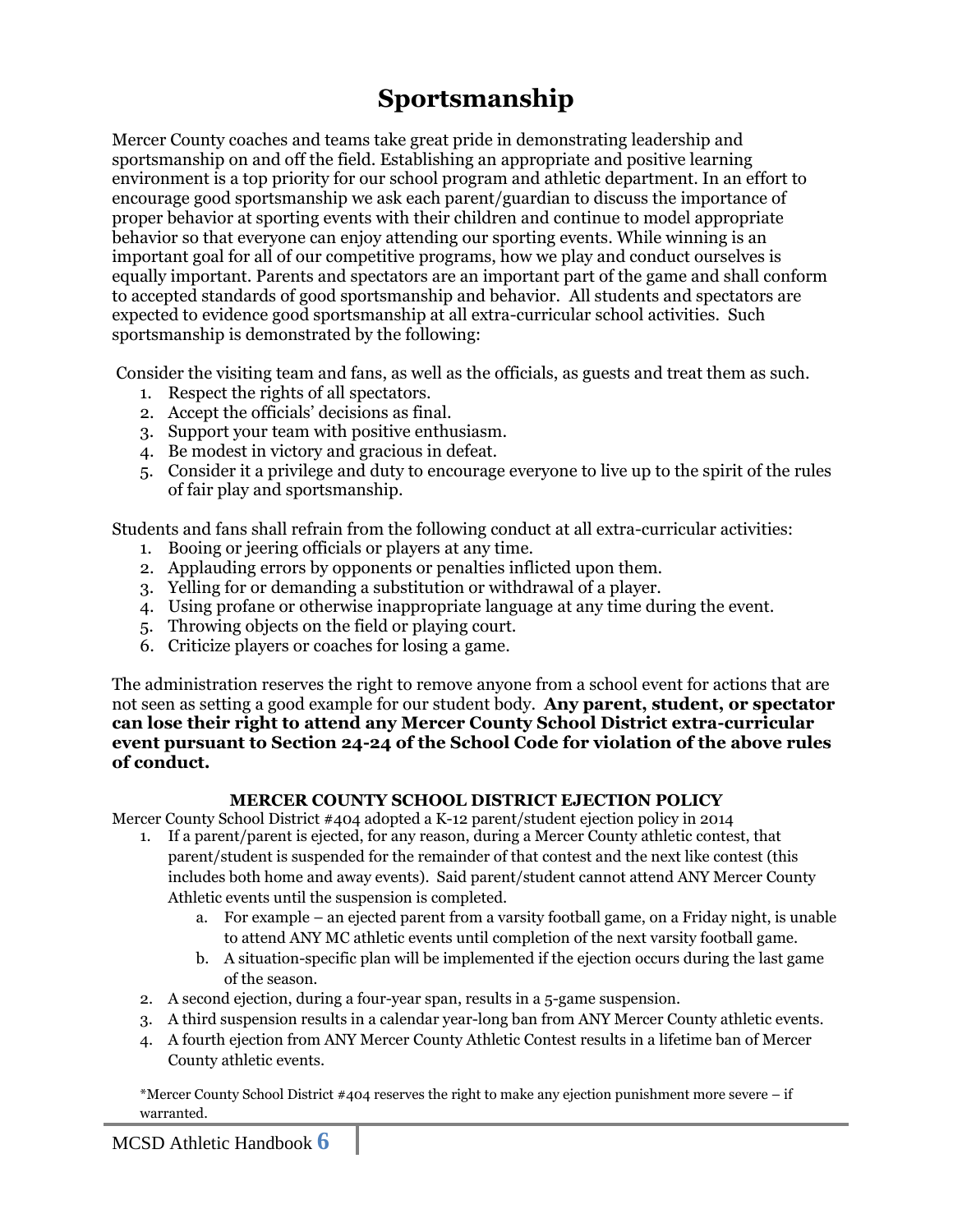# **REQUIREMENTS FOR PARTICIPATION**

- 1. Physical Exam Form completed and on file with Athletic Director (good for 13 months from date of exam).
- 2. Insurance or insurance waiver.
- 3. Meets all eligibility requirements set forth in this document and by IHSA/IESA which are found at ihsa.org or iesa.org.
- 4. Signed Extra-curricular Code of Conduct.
- 5. **ATTENDANCE POLICY FOR PARTICIPATION-** Participation in Mercer County District events, practices, contests, or games will be allowed only if student is in class before the end of 1st period (exceptions may be made with approval by the principal for pre-arranged medical absence, a death in the family or a religious ceremony or event). A student who is suspended from school is also suspended form participation in all extracurricular and athletic activities for the duration of the suspension. A student who is absent from school on a Friday before a Saturday event may be withheld from Saturday extracurricular or athletic activities at the discretion of the coach and principal.
- 6. A permission slip to participate in the specific athletic activity signed by the student's parent/guardian.
- 7. Signed documentation agreeing to comply with the School District's policies and procedures on student athletic concussions and head injuries.

# **PARENT RESPONSIBILITIES**

The parents are a valuable resource for the Mercer County School District. The school district asks that parents support the rules set forth in the "Code of Conduct". Playing time will NOT be discussed with a parent by the coach or athletic director. If they have a problem with the coach or a rules infraction, they should follow the steps set forth below.

- 1. Have your student athlete set up a meeting with the coach or sponsor to discuss the rules infraction or issue.
- 2. Call to set up an appointment with the coach or sponsor. If the parent has a problem or concern with a coach or sponsor or a program he or she should NOT approach the coach after a game or practice.
- 3. Discuss the problem or concern with the coach or sponsor.
- 4. If the problem is not resolved, the parent may go to the athletic director. It is always suggested that the parent go to the coach first, but if the parent feels uncomfortable with that, he/she may go directly to the athletic director. If the issue is not resolved, the parent may report to the principal.
- 5. If the problem is not resolved the parent has the right to appeal any decision. This procedure is covered in this guide.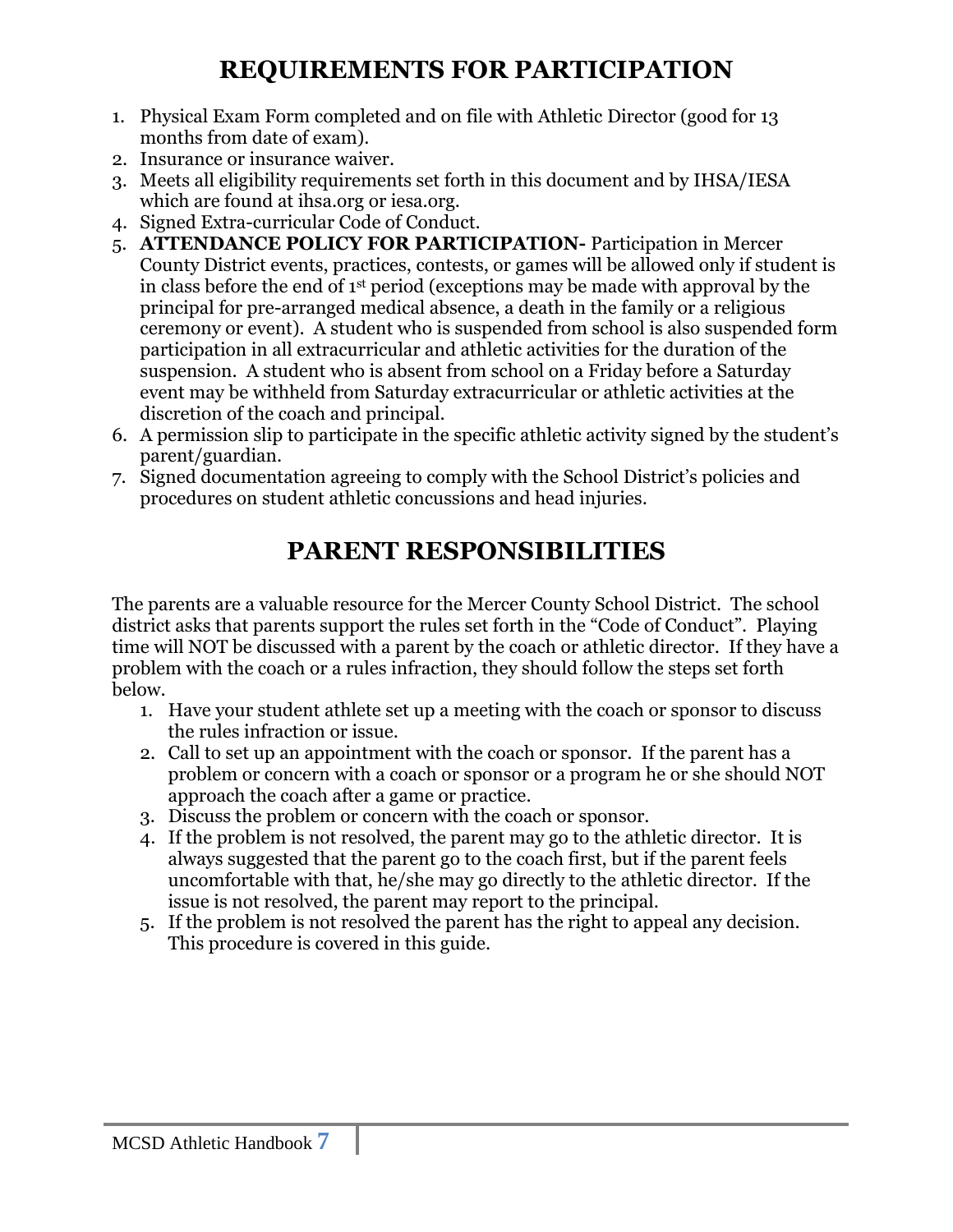# **Conduct of a participant at a Mercer County School District**

#### **Extra-curricular Event:**

The conduct of an athlete is closely observed in all areas of life. It's important that your behavior be above reproach in all of the following areas:

#### **On the field or during the event:**

A participant does not use profanity or illegal tactics. He or she learns fast that losing is a part of the game. You should be gracious in defeat and modest in victory. Congratulate your opponent after every event, whether in defeat or victory. We are as proud of our reputation in sportsmanship as we are in our championships.

#### **In the classroom:**

A good athlete is a good student. We all have different abilities, but our effort is based on determination and work ethic. If you are lazy in class, you will be lazy in practice and never reach your full potential. You must adjust and plan your schedule to give sufficient time and energy to your studies to insure good grades.

Show fellow students and faculty the proper respect. Be courteous at all times. Horseplay and unnecessary boisterousness are not approved habits of behavior in practice or the classroom. An undisciplined student is usually an undisciplined athlete.

# **IHSA Academic Eligibility**

Mercer County School District extra-curricular participants must meet the IHSA academic requirement of passing 25 credit hours (5 classes) of academic coursework per week to remain eligible. Eligibility lists are distributed to all faculties. If a student is declared academic ineligible on Thursday, he or she will not participate in any contest that following week (Sunday-Saturday). The eligibility requirements for the school are listed below.

The head coach should clarify eligibility rules with athletes.

- 1. Must be scholastically eligible.
- 2. Must have a physical examination.
- 3. Must be within age limits defined by the IHSA.

It is the coach's responsibility to help students maintain their eligibility. Frequently, a coach will receive notice that an athlete is failing a class; the coach must follow up on this. Grades will be checked weekly on Thursday.

Teachers will list athletes with a D average and those failing a course.

If a student receives the first failing grade during a particular season – the student will receive one week probation and the student may practice and participate in contests.

If a student receives second failing grade during a particular activity – the student may practice, but may not participate in contests. The student is expected to dress in appropriate clothing and sit on the bench during the contest.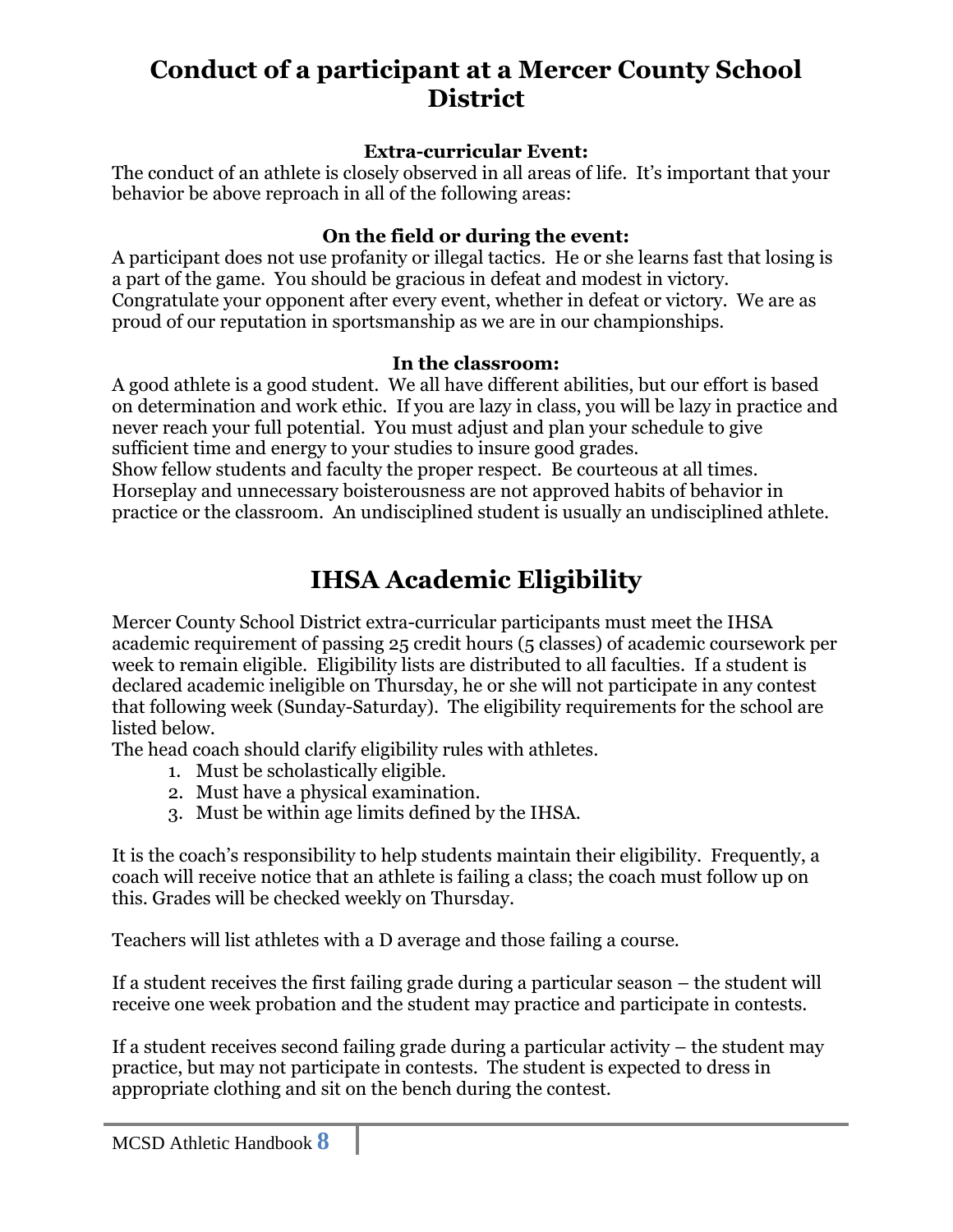If a student receives a third failing grade during a particular activity – the student may practice, but may not participate in contests. The student is not allowed to attend any extra-curricular contests.

If a student receives a fourth failing grade- the student may continue to practice, but forfeits all the opportunities to dress or participate in contests for the remainder of the sport season.

Eligibility weeks will start over each season.

If a student drops a course after the fifth day of a semester (even if he/she is passing), a failing grade will be recorded on the next Weekly Grade Report.

Future weekly checks will not note that failure.

Student failing a class will be required to have an academic voucher filled out with a signature and comments from their teacher (of the failing grade) and turned into the office within 24 hours of being notified of an eligibility issue.

A passing grade would be determined by using an average, that is, a total of all tests, assignments, and other scores for the semester. A failing grade should never be based on the week's work only.

All extra-curricular activities that require regular after school practices would be included on a weekly eligibility check.

A committee may review any student receiving special education services whose athletic eligibility is in question and still meets IHSA eligibility requirements. The committee includes the special education teacher, athletic director, instructor, and building principal for final eligibility determination.

# **IESA Academic Eligibility**

Mercer County School District extra-curricular participants must meet the IESA academic requirement of passing all academic coursework per week to remain eligible. Eligibility lists are distributed to all faculty members. If a student is declared academic ineligible on Friday, he or she will not participate in any contest that following week. The eligibility requirements for the school are listed below. The head coach should clarify eligibility rules with athletes.

1. Must be scholastically eligible.

2. Must have a current physical examination and pay the participation fee prior to beginning practice.

3. Must be within age limits defined by the IESA.

It is the coach's responsibility to help students maintain their eligibility. Frequently, a coach will receive notice that an athlete is failing a class; the coach must follow up on this. Grades will be checked weekly on Friday.

Teachers will list athletes with a D average and those failing a course.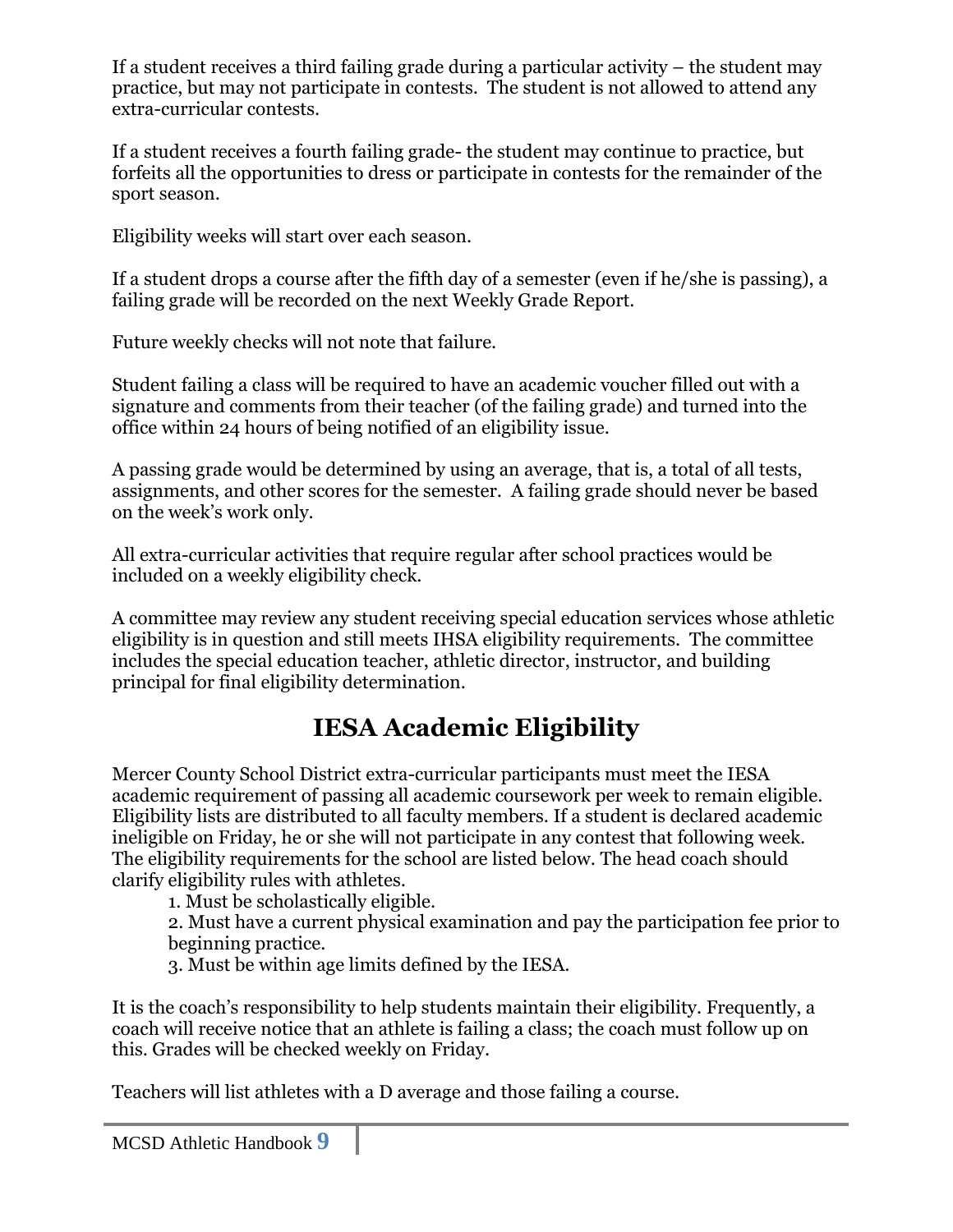A student who is ruled ineligible to participate in games/events for the week may practice with the team.

A passing grade would be determined by using an average, that is, a total of all tests, assignments, and other scores. A failing grade should never be based on the week's work only.

All extra-curricular activities that require regular after school practices would be included on a weekly eligibility check

# **Violations:**

The following behavior shall constitute "violations" to the athletic code which shall subject the offending student to the applicable consequences listed below. In addition, gross disobedience or misconduct as defined in the Student Conduct and Discipline Code may result in exclusion from extra-curricular activities for such period of time as determined appropriate by the administration. Gross disobedience or misconduct may result in suspension or expulsion from school as defined by Board Policy and the Student Conduct and Discipline Code:

1. The use, possession, sale or distribution of tobacco, drugs, steroids or any controlled substance, or a beverage containing alcohol. Note: It is not a violation for a student to be in possession of a legally prescribed medication specifically prescribed for the student by his/her doctor, except as prohibited by IHSA rules.

2. Behavior that constitutes gross disobedience or misconduct under the Student Conduct and Discipline Code.

3. Commission of conduct that constitutes a criminal act, with the exception of minor traffic offenses.

#### **GUIDELINES FOR CONSEQUENCES**

#### **DRUG, ALCOHOL, AND TOBACCO VIOLATIONS**

Participants in extra-curricular activities must conduct themselves at home and on school trips in such a manner that they are a credit to themselves, the team, the school, and the community. Extra-curricular participants who, during the year, do any of the following shall be subject to discipline.

Tobacco:

No possession, use or transfer of tobacco (including chewing tobacco) all year in and out of the season is permitted.

Alcohol:

No possession, use or transfer of alcoholic beverages all year in and out of season is permitted.

Illegal Drugs and Controlled Substances:

MCSD Athletic Handbook **10**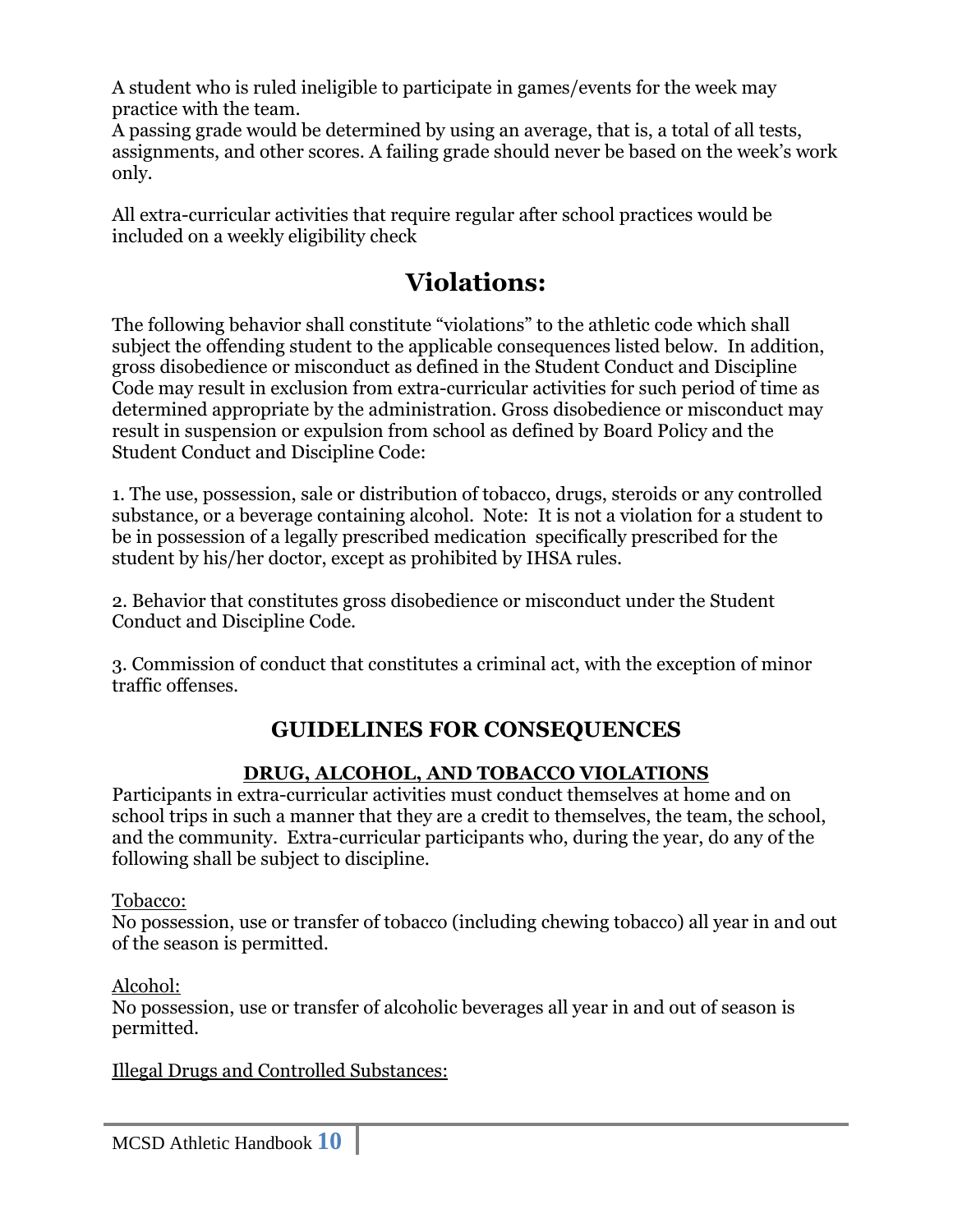No possession, use or transfer of illegal drugs, controlled substances or look-alike drugs all year in and out of season is permitted.

Once an infraction is determined, the athlete and his/her parent(s) will be notified of the following consequences.

#### **FIRST VIOLATION** (Drugs, Alcohol or Tobacco)

- 1. Consume, possess or sell alcohol, drugs or tobacco. A suspension of one-fourth of the scheduled contests of that season (this may carry over to the following season within a school year or the following school year if less than a fourth of the season remains). Make an appointment with the Rock Island County Council on Addictions for Drugs or Alcohol (or other certified organization for an addictions assessment) for an assessment by a certified addiction counsel or the Mercer County Health Department for a tobacco self study. The athlete will attend all practices and competitions. They are not to dress for the game, but are to stand/sit on the sideline/bench. They are not to participate in any pre-game or during game activities. If the athlete rejects the first option, he/she will be removed from all athletics for one calendar year.
- 2. Attendance at a party or riding in a vehicle where alcoholic beverages and/or controlled substances are being openly consumed by someone other than a parent or guardian. A suspension of ten percent (one football game) of the scheduled contests of that sport season. This may carry over to the following sport season within a school year, if there are less than ten percent of the scheduled contests remaining in the existing sport season.
- 3. The student will be required to practice with the group, regardless of the violation (unless suspended or expelled from school)

#### **SECOND VIOLATION (**Drugs, Alcohol or Tobacco)

- 1. Consume, possess or sell alcohol, drugs or tobacco. A suspension of one-half of the scheduled contests of that season (this may carry over to the following season within a school year or the following school year if less than a half of the season exists). Make an appointment with the Rock Island County Council on Addictions for Drugs or Alcohol for an assessment by a certified addiction counsel or the Mercer County Health Department for tobacco for an advanced self study. If the athlete rejects the first option, he/she will be removed from all athletics for one calendar year.
- 2. Attendance at a party or riding in a vehicle where alcoholic beverages and/or controlled substances are being openly consumed by someone other than a parent or guardian. A suspension of one-third of the scheduled contests of that sport season. This may carry over to the following sport season within a school year, if there are less than one third of the scheduled contests remaining in the existing sport season.
- 3. The student will be required to practice with the group, regardless of the violation (unless suspended or expelled from school).

#### **THIRD VIOLATION (**Drugs, Alcohol or Tobacco)

1. Consume, possess or sell alcohol, drugs or tobacco. The athlete will be suspended from participation in all athletics for a calendar year.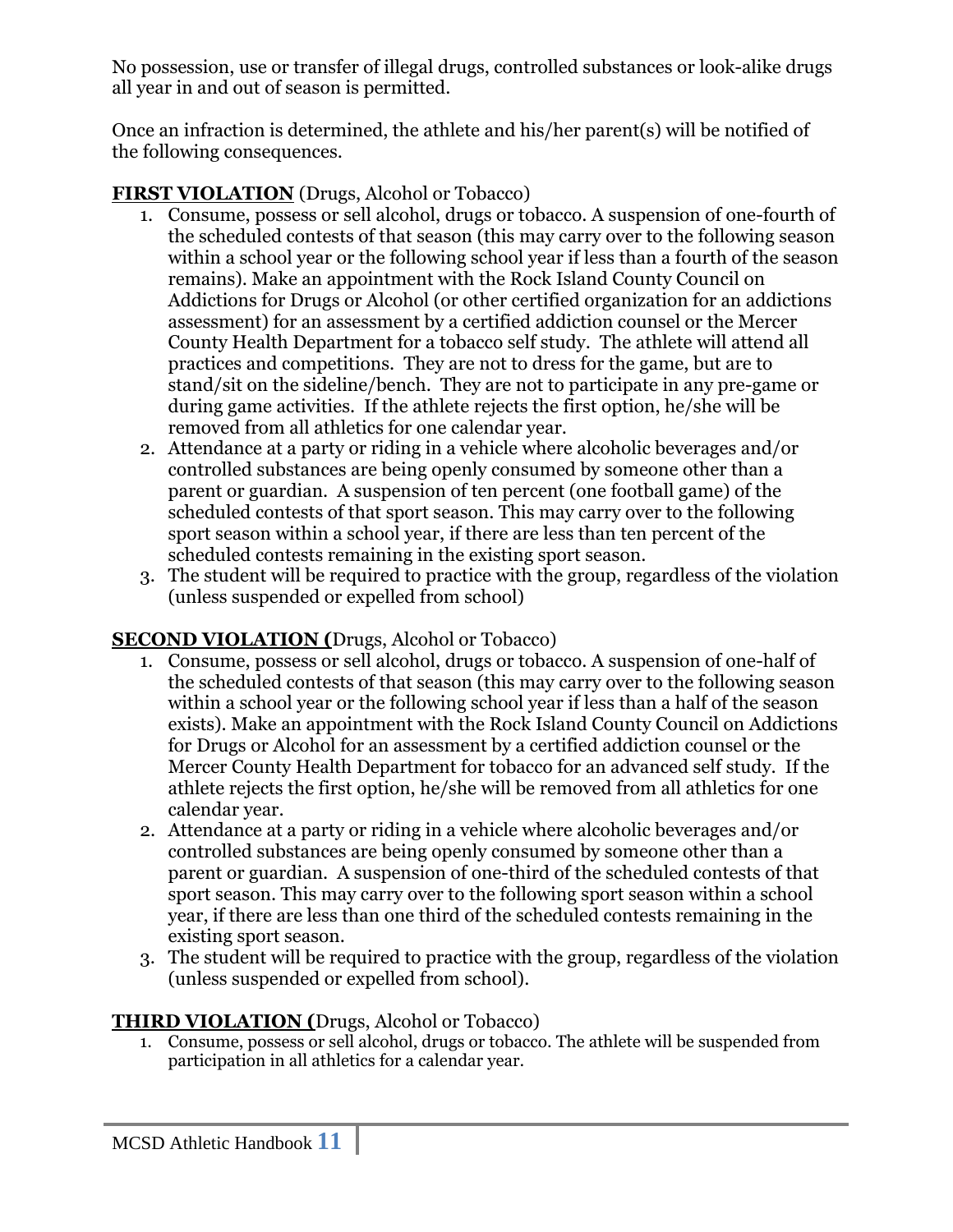2. Attendance at a party or riding in a vehicle where alcoholic beverages and/or controlled substances are being consumed by someone other than a parent or guardian. The student will be suspended for six months from the date of the violation.

#### **ADDITIONAL VIOLATIONS (Drugs, Alcohol or Tobacco)**

Additional violations will be treated individually. They will result in additional suspensions and/or possible recommendation/requirement for treatment.

# **Criminal Acts:**

Students involved in the commission of a criminal act are in violation of this code of conduct. The administration and/or Board may impose disciplinary action for criminal acts committed. Using information gained from witnesses, school officials and law enforcement agencies, the district may conduct its own investigation into criminal allegations and may determine a disciplinary course of action. Because of time limitations, the school district will sometimes take disciplinary action before the courts determine the students' guilt. The administration and/or Board also reserve the right to change the duration of the suspensions upon their discretion without prior notice to the students.

**First Violation-**Suspension from one-third (1/3) of scheduled contests for current or upcoming season with unfulfilled fraction to carry over to the next sport or activity season when necessary and in compliance with all other provisions of the Athletic Code of Conduct.

**Second Violation**-Suspension from two-thirds (2/3) of scheduled contests for the current or upcoming sport or activity season with unfulfilled fraction to carry over to the next sport season when necessary and in compliance with all other provisions of the Athletic Code of Conduct.

Additional Offense(s)-Suspension from participation in extra-curricular contests for one calendar year.

In its discretion, the administration may impose greater or different penalties than those listed above for particularly serious offenses, including those involving alcohol or drugs.

#### Suspension Guidelines:

A student may not become involved in a new extra-curricular activity solely to serve the assigned suspension. Therefore, an administrator may prevent a student from doing so by assigning that the suspension be served during the student's next involvement in his /her regular sport/activity. A student may compete in a new sport, but must compete and finish the entire season.

Calendar year suspensions begin with the date of the violation and are not related to the beginning or end of seasons.

Note: Students who have/had a case in Juvenile Court are still subject to the terms and conditions of the Year Round Athletic Code.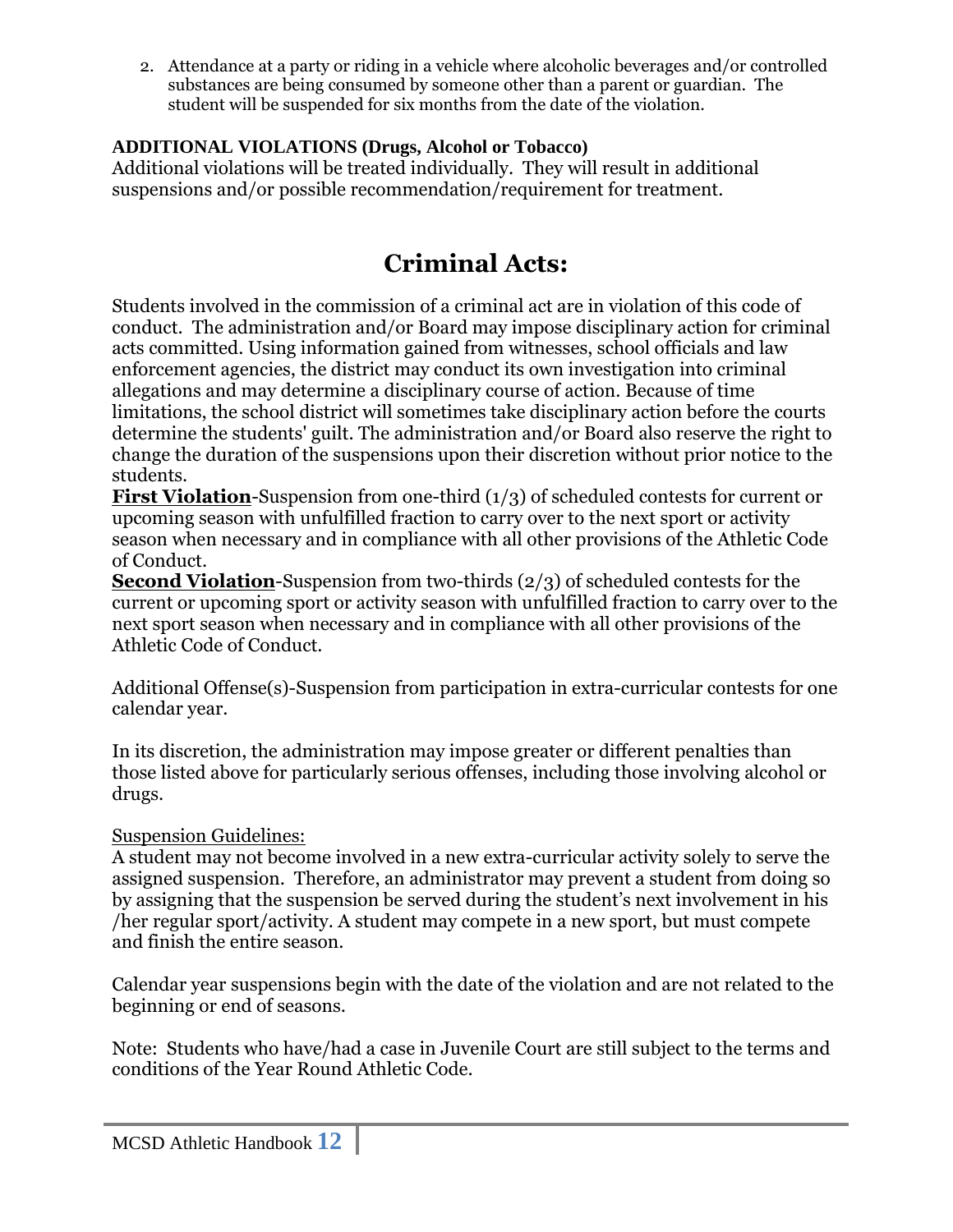# **Athletic Trips:**

Except in unusual instances, all trips will be made on a school bus and/or van. Athletes are expected to ride to and from contests with the team. A coach may waive this rule. Whether a contest is at home or away, our athletes represent the school. Coaches have a great duty to inspire their athletes' best behavior. Coaches are responsible for locker rooms at home and away. When a coach leaves a locker room, it should be in good condition. The school district will not pay meals or lodging during the regular season. The district will pay approved costs for transportation, meals, and lodging for actual participants at the IHSA/IESA state series events.

### **Practices:**

On school days, practice may begin before or after school classes. Practices and meetings will not be held on Sundays or religious holidays. When school is dismissed due to bad winter weather conditions, no practice will be held. If there is a late summer early dismissal, the head coach should adapt the practice for safety purposes. If school is cancelled due to winter weather, the athletic director and administration should use good judgment in deciding the need to attend a game/tournament.

# **CONCUSSIONS AND HEAD INJURIES**

Student athletes must comply with Illinois' Youth Sports Concussion Safety Act and all protocols, policies and bylaws of the IHSA/IESA before being allowed to participate in any athletic activity, including practice or competition.

A student who was removed from practice or competition because of a suspected concussion shall be allowed to return only after all statutory prerequisites are completed, including without limitation, the School District's Return-to-Play and Return-to-Learn protocols.

# **Athletic Awards**

1. Numerals will be issued at the 9<sup>th</sup> grade level. Numerals may be earned at the 10<sup>th</sup> grade level, if the student was not a participant in 9th grade.

2. A minor letter will be issued at the 10<sup>th</sup> grade level.

3. Any participant on the Varsity level who earns a letter and has not previously been issued numerals and/or a minor letter will be issued these.

4. A major letter is presented the first time an athlete meets the criteria to earn a major letter in a sport. One major letter is given per sport during an athlete's high school career. The second, third and fourth time an athlete receives a letter in the same sport; the athlete will receive additional pins.

\**The criteria to earn a Varsity letter is established by each individual head coach.*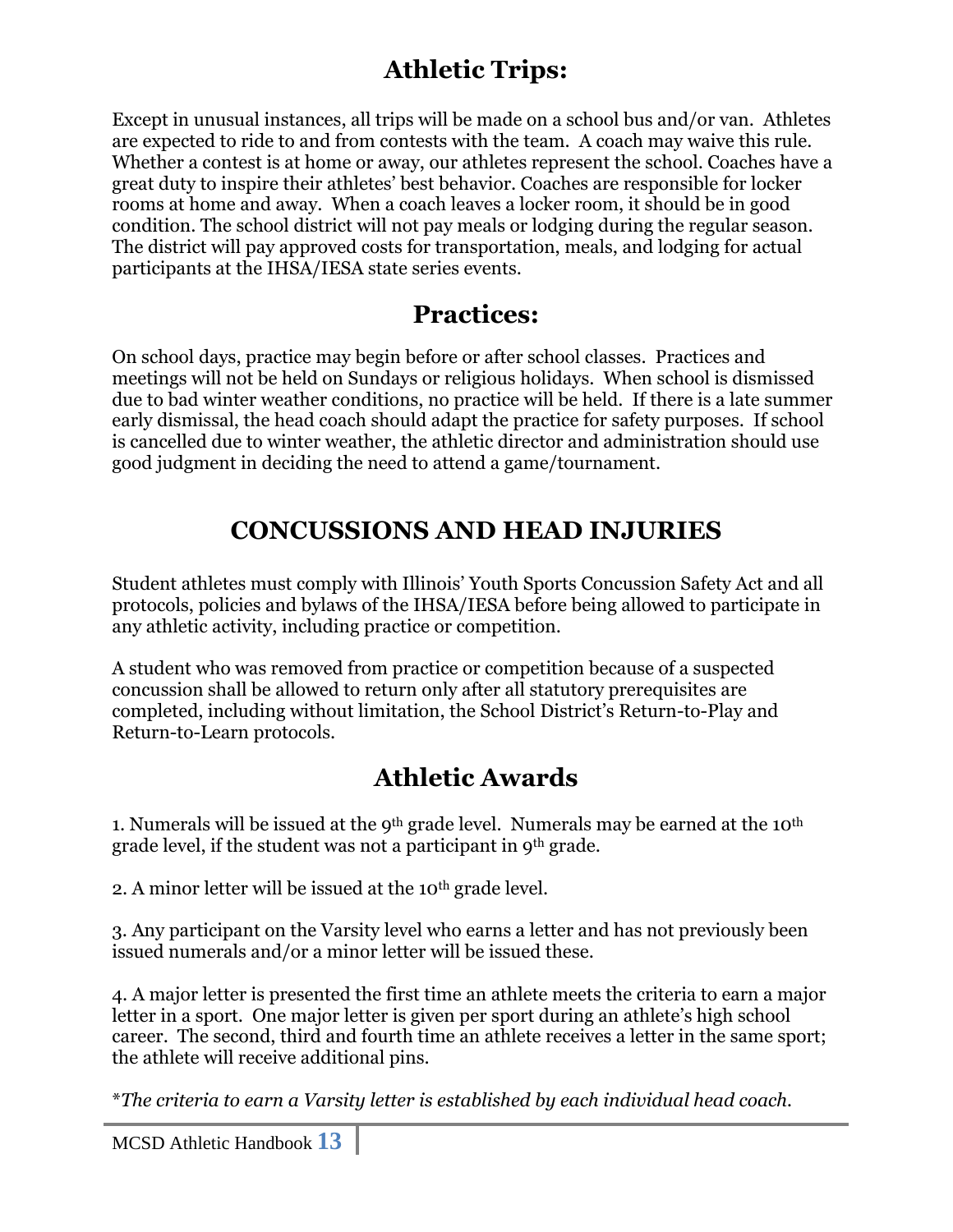# **Athletic Cuts**

JH Athletics:

At this level, the school will do what it can to try and prevent cuts from happening. This may include adding an additional coach and/or creating a traveling roster that can be used for road games. Teams are still required to follow IESA postseason rules as far how many kids are allowed to be in uniform on the bench.

#### Fresh-Soph:

At this level, the school will do what it can to try and prevent cuts from happening. This may include adding an additional coach and/or creating a traveling roster that can be used for road games.

#### Varsity:

The Varsity roster is allowed to cut down if the number on the roster exceeds the maximum number of kids that are allowed to be on the bench for IHSA postseason rules.

Tryout and cutting procedures will be determined by the head coach and the athletic director. The procedures will be communicated to the athletes and their parents/guardians.

# **Social Media Policy and Guidelines for Athletes**

Competing for the Mercer County School District carries great responsibility. Athletes in the MCSD are held in the highest regard and are seen as role models in the community. As leaders you have the responsibility to portray your team, your school and yourselves in a positive manner at all times. Sometimes this means doing things that are an inconvenience to you, but benefit your team, the community, and the MCSD.

Texting, Facebook, Twitter, SnapChat, Instragram, Vine and other social media sites have increased in popularity globally, and are used by the majority of student-athletes at MCHS and MCJH in one form or another.

Athletes should be aware that third parties - - including the media, faculty, future employers and IHSA/IESA officials - - could easily access your profiles and view all personal information. This includes all pictures, videos, comments and posts. Inappropriate material found by third parties affects the perception of the coach, the team and the school. This can also be detrimental to a team and the perception of the school district.

Examples of inappropriate and offensive behaviors concerning participation in online communities may include, but are not limited to, depictions or presentations of the following:

Photos, videos, comments or posts showing the personal use of alcohol, drugs and tobacco e.g., holding cups, bottles, cans, shot glasses etc.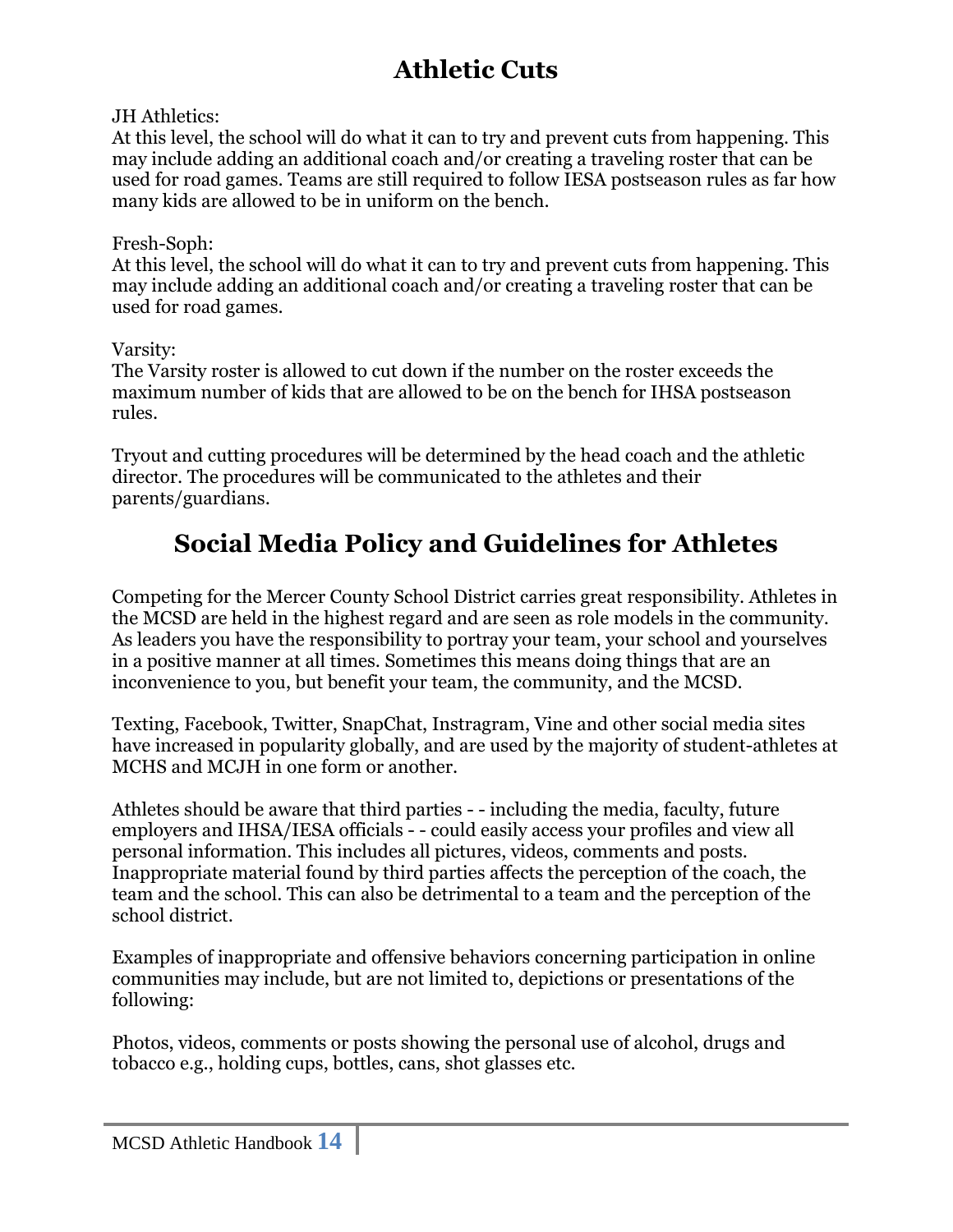- $\triangleright$  Photos, videos, and comments that are of a sexual nature. This includes links to websites of a pornographic nature and other inappropriate material.
- $\triangleright$  Pictures, videos, comments or posts that condone drug-related activity. This includes but is not limited to images that portray the personal use of marijuana and drug paraphernalia.
- $\triangleright$  Content online that is unsportsmanlike, derogatory, demeaning or threatening toward any other individual or entity (examples: derogatory comments regarding another school; taunting comments aimed at a student-athlete, coach or team at another institution and derogatory comments against race and/or gender). No posts should depict or encourage unacceptable, violent or illegal activities (examples: hazing, sexual harassment/assault, gambling, discrimination, fighting, vandalism, academic dishonesty, underage drinking, illegal drug use).
- $\triangleright$  Content online that would constitute a violation of team, school, and IHSA/IESA rules (examples: commenting publicly about a coach, athlete, opponent, official, staff member, and school employees.)
- $\triangleright$  Information that is sensitive or personal in nature or is proprietary to the team or the school, which is not public information (examples: tentative or future team schedules, student-athlete injuries and eligibility status, travel plans/itineraries or information).

Please remember the Principal, Athletic Director, and Coach have the ability to suspend, or remove a student from the team on the first inappropriate action.

For your own safety, please keep the following recommendations in mind as you participate in social media websites:

- $\triangleright$  Set your security settings so that only your friends can view your profile.
- $\triangleright$  You should not post your email, home address, local address, telephone number(s), or other personal information as it could lead to unwanted attention, stalking, identity theft, etc.
- $\triangleright$  Be aware of who you add as a friend to your site many people may be looking to take advantage of student-athletes or to seek connection with student-athletes.
- $\triangleright$  Consider how the above behaviors can be reflected in all Social Media applications.

If you are ever in doubt of the appropriateness of your online public material, consider whether it upholds and positively reflects your own values and ethics as well as that of Mercer County School District and your team. Remember, always present a positive image and don't do anything to embarrass yourself, the team, your family or the school.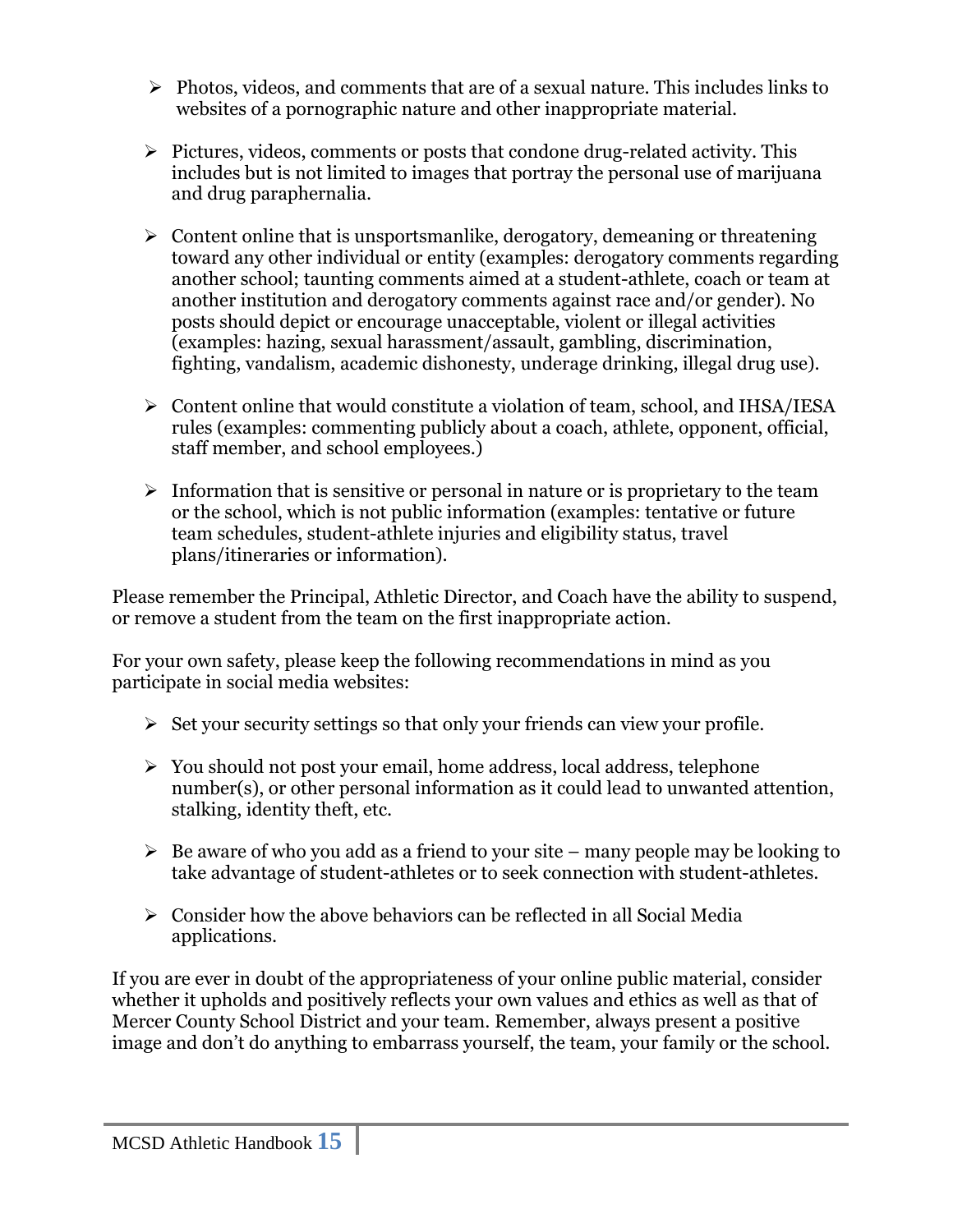# **Good Teammate Clause**

Mercer County High School athletic teams strive to foster a family-like environment for our student-athletes. Just as all Mercer County High School students have the right to be treated with respect and kindness, all Mercer County student-athletes are expected to treat their teammates with that same respect and kindness both on and off the field of play, in and out of season. Our athletes have the responsibility to show respect to their coaches, teammates, officials, and their opponents. Each student-athlete is responsible for the words and actions that they display. Failure to treat teammates with respect and kindness will result in appropriate consequences to be defined by the coach or sponsor.

# **Hazing and Bullying**

School board policy prohibits discrimination, harassment, intimidation, hazing or bullying, as defined by this policy, against students on or immediately adjacent to school grounds, at any school-sponsored activity, including athletic activities, on schoolprovided transportation, or at any official school bus stop. Students may face disciplinary consequences for any off-campus behavior that would disrupt the educational process or the operation of the school or District. The District expects that staff, volunteers, and students will provide equal treatment and access to educational programs, services, and aid to students without regard to their disability, race, color, gender, national origin, ethnicity, sexual orientation, age, religion, marital status, socioeconomic status, cultural background, familial status, physical characteristics, or linguistic characteristics of a national origin group.

Hazing in any form will not be tolerated within the Mercer County School District and will result in disciplinary actions. There may be other disciplinary consequences as well administered by the Coach, Athletic Department, Principal, Superintendent and/or the Board of Education.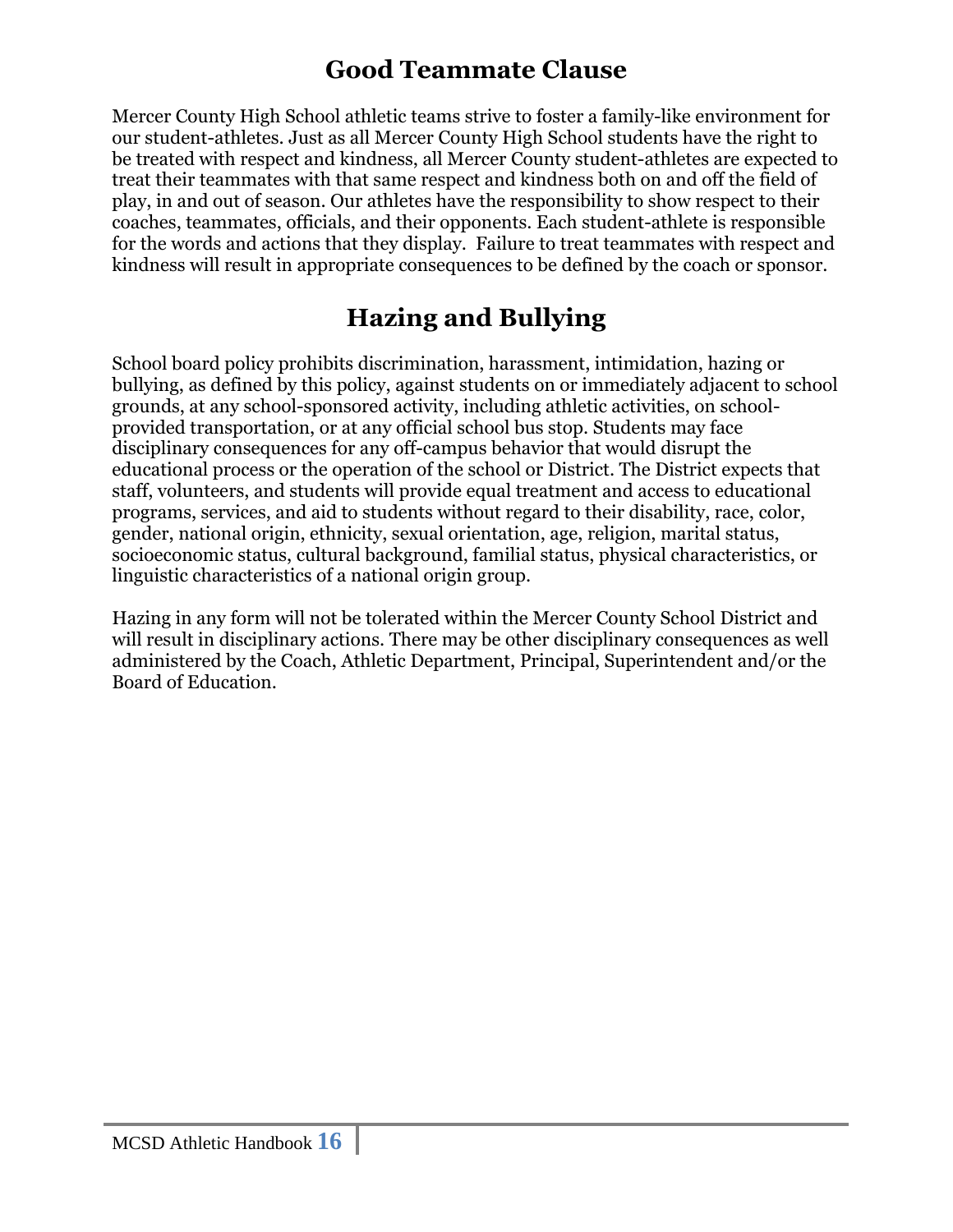

**Printed Name: \_\_\_\_\_\_\_\_\_\_\_\_\_\_\_\_\_\_\_\_\_\_\_\_\_\_\_\_\_\_**

 **Activity:** 

# **2020-2021 Academic Voucher**

| <b>Date</b> | <b>Course</b> | <b>Period</b> | <b>Teacher Signature</b> | <b>Teacher Comments</b> |
|-------------|---------------|---------------|--------------------------|-------------------------|
|             |               |               |                          |                         |
|             |               |               |                          |                         |
|             |               |               |                          |                         |
|             |               |               |                          |                         |
|             |               |               |                          |                         |
|             |               |               |                          |                         |
|             |               |               |                          |                         |
|             |               |               |                          |                         |
|             |               |               |                          |                         |
|             |               |               |                          |                         |
|             |               |               |                          |                         |
|             |               |               |                          |                         |
|             |               |               |                          |                         |
|             |               |               |                          |                         |
|             |               |               |                          |                         |

**\*Teachers:** Please be specific when describing areas a student needs to improve in your class.

*Academic Voucher must be returned before you are allowed to participate again.* 

<u> 1989 - Johann Barn, mars ann an t-Amhain Aonaich an t-Aonaich an t-Aonaich ann an t-Aonaich ann an t-Aonaich</u>

**Coach/Sponsor Signature:** 

**Teacher Signature:** 

**Parent/Guardian Signature:**